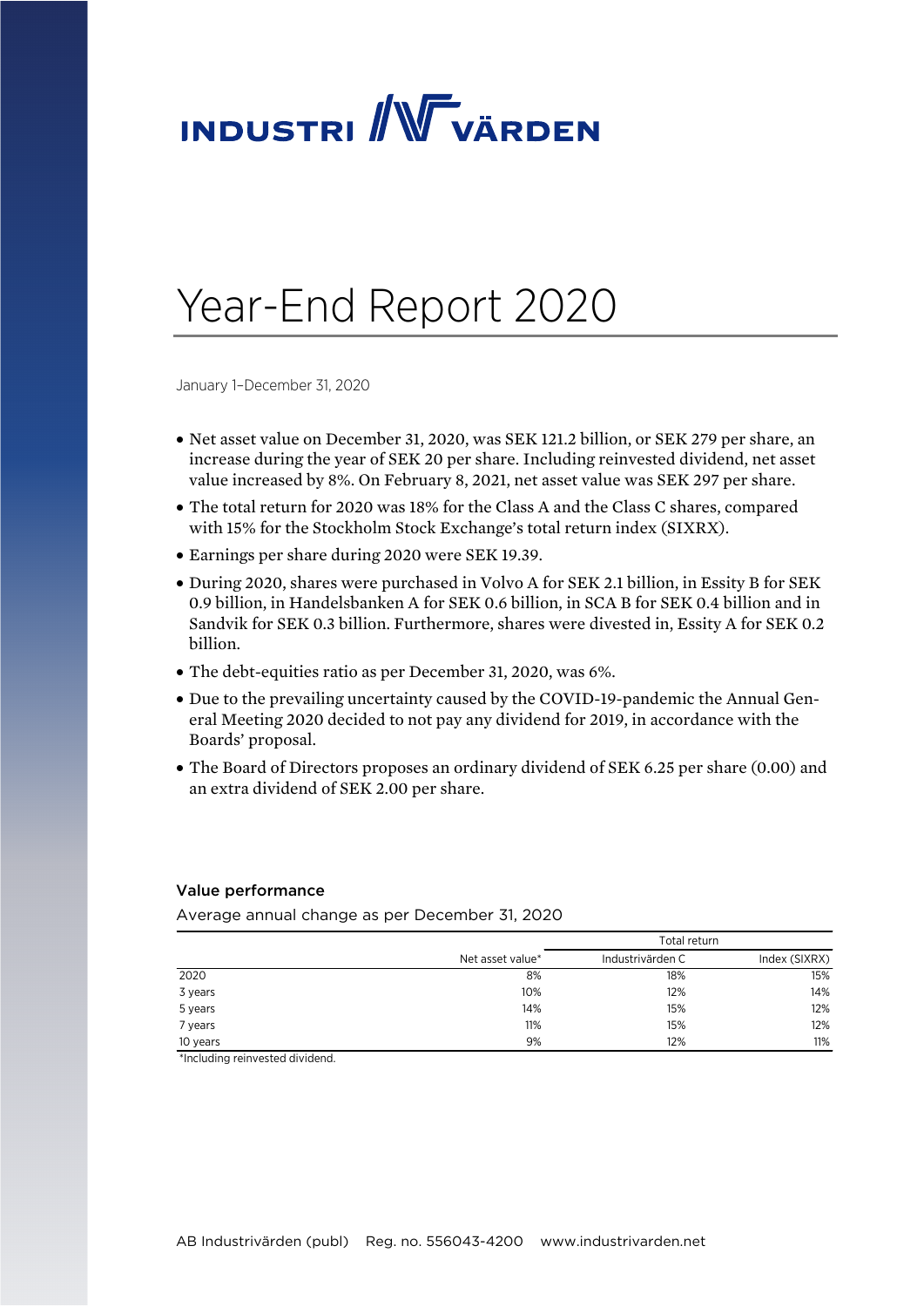# CEO's message

The past year 2020 was largely dominated by the Covid-19 pandemic, which had significant impacts on large parts of society. Development of the real economy has been erratic, with large variations between sectors and geographies. The stock market was volatile in 2020, but an improved economy, reduced uncertainty following the U.S. election and positive signs surrounding Covid-19 vaccines successively dampened the market's volatility and contributed to hopes of a fast recovery. The stock market was also positively affected by continued low real interest rates and government stimulus measures, which contributed to a favorable environment for long-term equity investments. However, the further course of the pandemic is unclear, which creates continued uncertainty in the future.

For the full-year 2020 Industrivärden's net asset value increased to SEK 121.2 billion in total, or SEK 279 per share. This represents an increase of 8% including reinvested dividend. The total return index (SIXRX) increased by 15% during the same period. The total return of Industrivärden's Class A and C shares was 18% in 2020.

The Covid-19 pandemic and its effects have impacted all of Industrivärden's portfolio companies, but to varying degrees. In general the companies have handled the challenges very well and quickly adapted their operations to the new conditions. Owing to the uncertain situation, most of the portfolio companies decided to not pay any dividend in 2020. Industrivärden therefore received a lower amount of dividend income than expected. In total, SEK 657 M was received from Essity, Ericsson and Skanska. Given the prevailing circumstances, Industrivärden's board decided to not propose any dividend in 2020. Ahead of the 2021 Annual General Meeting, the Board of Directors proposes that the AGM resolve to resume a dividend payment. An ordinary dividend of SEK 6.25 per share (0.00) has been proposed along with an extra dividend of SEK 2.00 per share.

From an investment perspective, we were active in 2020 and invested a net total of SEK 4.0 billion in Volvo, Essity, Handelsbanken, SCA and Sandvik. These investments are a clear expression of our strategy to invest in a concentrated portfolio of holdings with long-term competitive value potential. Here I would like to share a few brief comments on important events in the portfolio companies during the past year.

*Volvo* handled the dramatic decline and the subsequent recovery in demand in 2020 very well. A key factor was the flexibility and efficiency improvement measures taken by the company in recent years. During the past year Volvo advanced its positions in a number of strategic areas, including large-scale production of fuel cells together with Daimler Trucks, the divestment of UD Trucks, and a strategic alliance with Isuzu Motors in commercial vehicles. *Sandvik* took a number of measures during the year to adapt its operations to the poorer market conditions. Despite a

drop in revenue, Sandvik showed strong resilience in its operating margin and cash flow. The company also took measures to strengthen its business over the long term. These included a number of well-considered add-on acquisitions and divestments as well as the formation of new business areas for sharper focus and future growth opportunities.

Early in 2020 *Essity* had higher demand for certain product categories, while other categories, such as tissue products for restaurants and other public facilities, were hurt by the pandemic. During 2020 Essity intensified the work on increasing its cost and capital efficiency. The company has strengthened its financial position, enabling it to increase its pace of acquisitions going forward.

*Handelsbanken* performed well in 2020 with stable earnings and low credit losses. Through an accelerated pace of digital development and consolidation to fewer branches, the adaptation to changed customer behaviors is now being intensified.

During the year *Ericsson* further strengthened its market position in 5G, the next generation of mobile networks. The company showed continued favorable financial performance and exceeded the targets it had set in 2017 by a wide margin. During 2020 Ericsson completed its acquisition of the U.S. firm Cradlepoint, active in Wireless Edge WAN enterprise solutions, for approximately SEK 10 billion.

In recent years *SCA* has carried out a number of longterm capacity investments in growth areas and announced continued investments in containerboard. In 2020 the company decided to discontinue its publication paper operations in Ortviken and announced further investments in chemically pre-treated thermo-mechanical pulp.

*Skanska* has continued to execute its strategic plan for greater focus on its core construction and project development businesses. Performance remained favorable in commercial property development, with several large divestments during the year. Skanska's earnings and cash flow strengthened in 2020.

The steel market has been impacted by challenging market conditions as a result of the pandemic. This is reflected in *SSAB's* financial performance in 2020, even though the company parried the fluctuating volumes well.

In recent years our portfolio companies have focused on achieving greater financial and operational flexibility and on integrating sustainability work. Given how well the portfolio companies managed the challenges during the past year, and their prominent positions in their respective areas, I see opportunities for continued good value creation.

*Helena Stjernholm*  Chief Executive Officer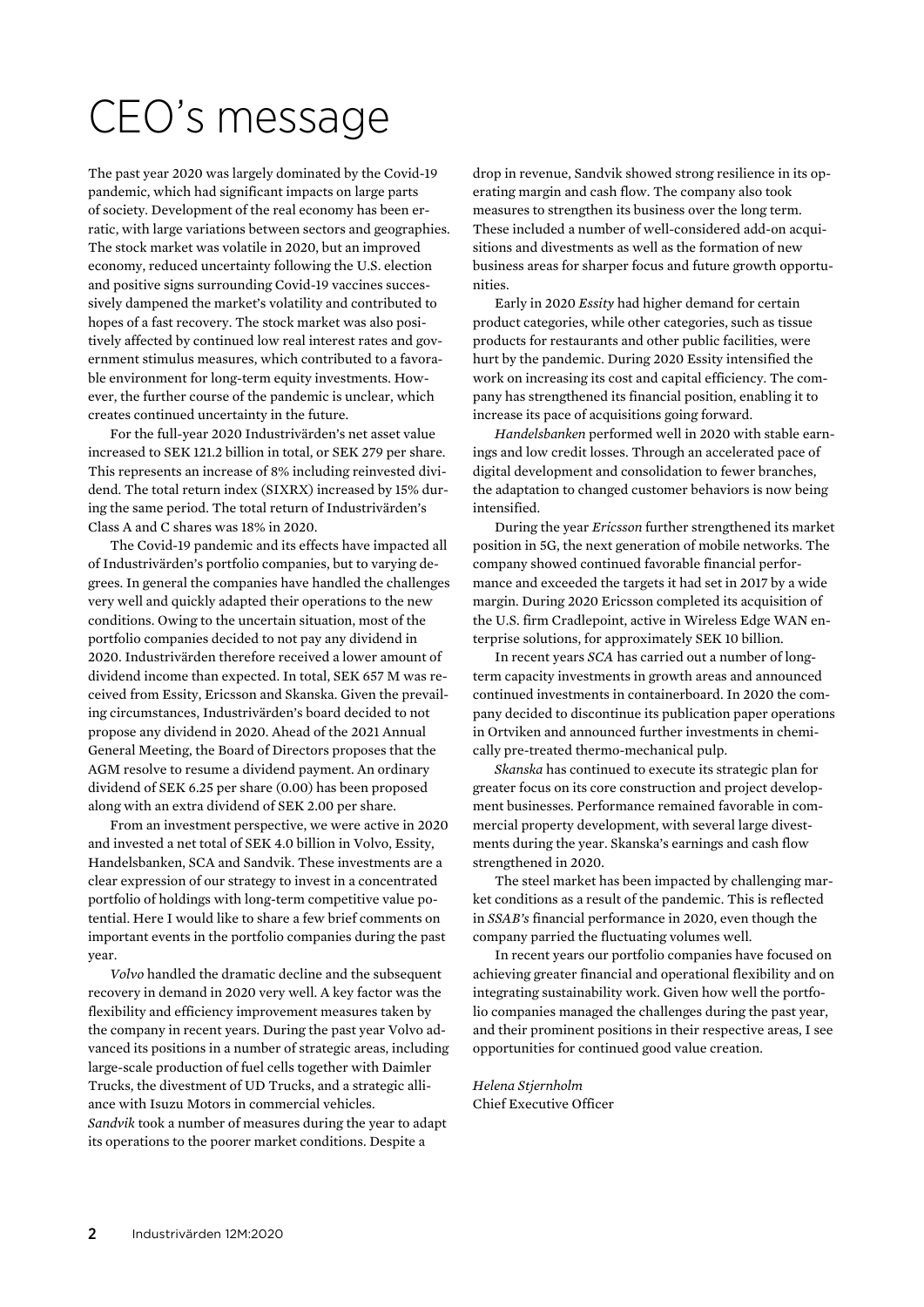# Overview

#### Equities portfolio

The equities portfolio is made up of large shareholdings in eight portfolio companies with strong market positions and a good value potential, in which Industrivärden exercises longterm active ownership. A significant share of the equities portfolio is exposed to the industrial equipment, commercial vehicles, banking and consumer products sectors.



# Composition of the equities portfolio and net asset value

| 12/31/2020                                      |                          |                          |       |                     | 2020         |                      |                        |                |
|-------------------------------------------------|--------------------------|--------------------------|-------|---------------------|--------------|----------------------|------------------------|----------------|
|                                                 |                          | Share of<br>ownership, % |       | Market value        |              |                      | Total return, holdings |                |
| Portfolio companies                             | No. of shares            | Capital                  | Votes | SEK M               | SEK/share    | Share of<br>value, % | SEK M                  | $\%$           |
| Volvo A<br>Volvo B                              | 166,600,000<br>3,600,000 | 8.4                      | 27.5  | 32,554<br>698       | 76           | 26                   | 6,102                  | 24             |
| Sandvik                                         | 157,400,000              | 12.5                     | 12.5  | 31,685              | 73           | 25                   | 2,994                  | 11             |
| Essity A<br>Essity B                            | 33,257,000<br>35,900,000 | 9.8                      | 29.3  | 8,996<br>9,496      | 42           | 14                   | $-1,896$               | $-9$           |
| Handelsbanken A                                 | 212,200,000              | 10.7                     | 10.9  | 17,528              | 40           | 14                   | $-3,733$               | $-18$          |
| <b>SCA A</b><br><b>SCAB</b>                     | 33,785,290<br>38,300,000 | 10.3                     | 29.3  | 4,993<br>5,488      | 24           | 8                    | 3,467                  | 52             |
| Ericsson A<br>Ericsson B                        | 86,052,615<br>1,000,000  | 2.6                      | 15.1  | 9,070<br>98         | 21           | 7                    | 1,888                  | 25             |
| Skanska A<br>Skanska B                          | 12,667,500<br>18,500,000 | 7.4                      | 24.3  | 2,656<br>3,879      | 15           | 5                    | 55                     | $\mathbf{1}$   |
| <b>SSABA</b>                                    | 44,334,933               | 4.3                      | 11.8  | 1,299               | 3            | 1                    | $-157$                 | $-11$          |
| Other                                           |                          |                          |       | 453                 |              | 0                    | 6                      |                |
| Equities portfolio<br>Interest-bearing net debt |                          |                          |       | 128,893<br>$-7,654$ | 296<br>$-18$ | 100                  | 8,725                  | $\overline{7}$ |
| Net asset value                                 |                          |                          |       | 121,239             | 279          |                      |                        |                |
| Debt-equities ratio                             |                          |                          |       | 6%                  |              |                      |                        |                |

Industrivärden is a long-term asset manager that invests in listed Nordic companies with good value potential. Shareholder value is created through a professional investment operation and active ownership aimed at contributing to the portfolio companies' strategic development and long-term value creation.

For further information, visit www.industrivarden.net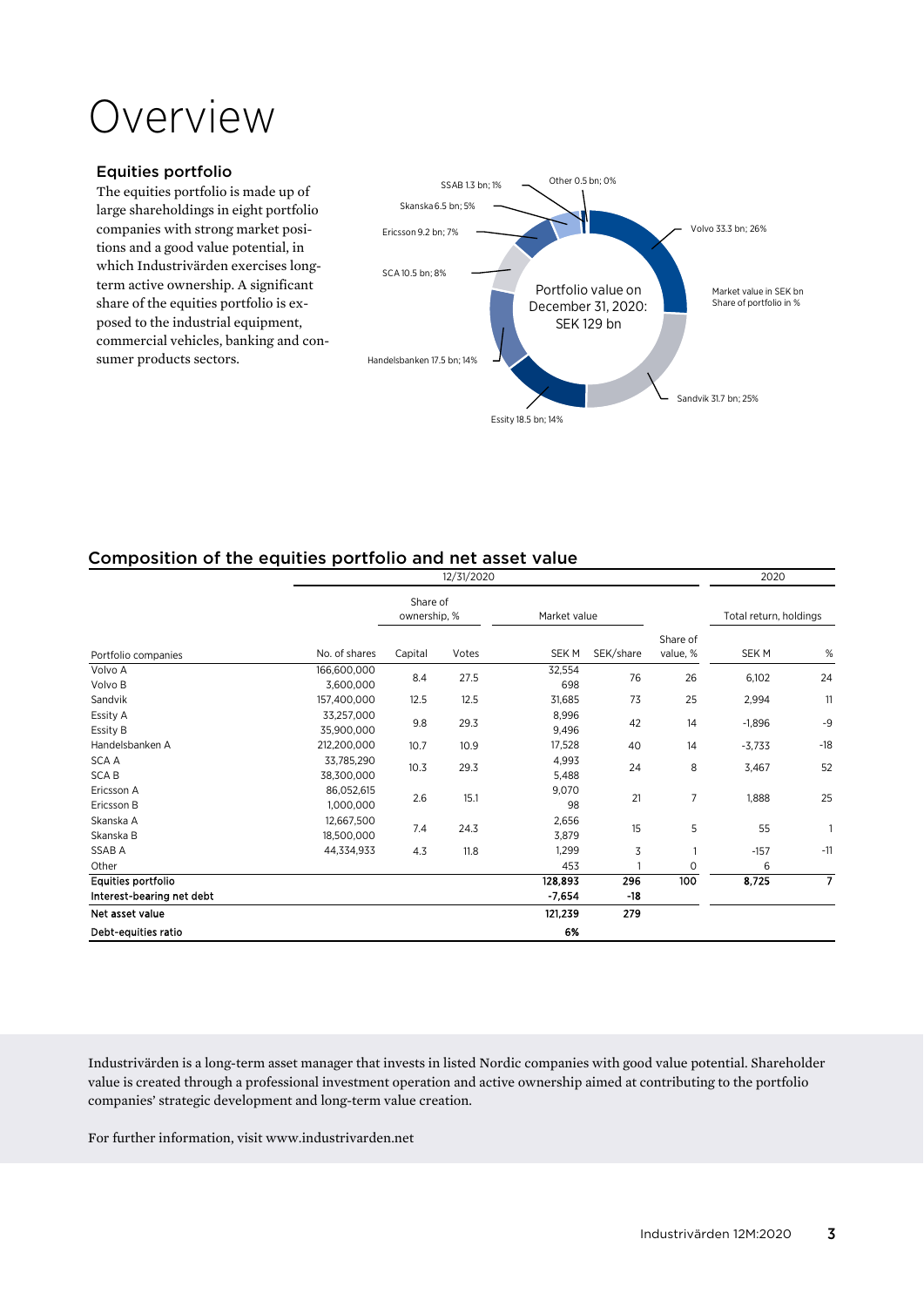# Performance

#### Net asset value

Net asset value on December 31, 2020, was SEK 121.2 billion, or SEK 279 per share, an increase of SEK 20 per share during 2020. Including reinvested dividend, net asset value increased by 8%. The total return index (SIXRX) increased by 15% during the same period.

On February 8, 2021, net asset value was SEK 297 per share.

During the last three-, five- and ten-year periods, net asset value grew annually by 10%, 14% and 9%, respectively, including reinvested dividend. The total return index (SIXRX) increased by 14%, 12% and 11%, respectively, during the same periods.

#### Net asset value, December 31, 2020

|                      |        | 12/31/2020 |        | 12/31/2019 |
|----------------------|--------|------------|--------|------------|
|                      | SEK bn | SEK/share  | SEK bn | SEK/share  |
| Equities portfolio   | 128.9  | 296        | 116.7  | 268        |
| Interest-bearing net |        |            |        |            |
| debt                 | $-7.7$ | -18        | $-4.0$ | -9         |
| Net asset value      | 121 2  | 279        | 1127   | 259        |

#### Growth in net asset value, 10 years



### Equities portfolio

During 2020 the value of the equities portfolio, adjusted for purchases and sales, increased by SEK 8.0 billion. On December 31, 2020, the equities portfolio was worth SEK 128.9 billion, or SEK 296 per share.

The largest contributors in value in Industrivärden's equites portfolio during the period were Volvo with SEK 6.1 billion, SCA with SEK 3.5 billion and Sandvik with SEK 3.0 billion. SCA, Ericsson and Volvo showed a substantially higher total return than the total return index (SIXRX). Handelsbanken, SSAB, Essity and Skanska showed a substantially lower total return than the total return index (SIXRX), as shown in the table on page 3.

 The total return for the shareholdings for a longer time period is shown in the table to the right.



#### Performance of shareholdings, 3 years

|                            | Annual average total return, % |
|----------------------------|--------------------------------|
| Class of shares            |                                |
| Ericsson A                 | 28                             |
| Ericsson B                 | 24                             |
| $SCA B*$                   | 21                             |
| SCA A*                     | 17                             |
| Total return index (SIXRX) | 14                             |
| Sandvik                    | 14                             |
| Volvo A                    | 12                             |
| Volvo B                    | 12                             |
| Skanska B                  | 11                             |
| Essity A*                  | 8                              |
| Essity B*                  | 7                              |
| Handelsbanken A            | -6                             |
| SSAB A                     | -11                            |
|                            |                                |

\*For calculation method, see page 10.

### Cash flow

#### *Investment activities*

During 2020 shares were purchased in Volvo A for SEK 2,127 M, in Essity B for SEK 863 M, in Handelsbanken A for SEK 587 M, in SCA B for SEK 355 M and in Sandvik for SEK 307 M. Furthermore, shares were divested in, Essity A for SEK 205 M.

#### *Dividend paid out 2020*

The Annual General Meeting on April 24, 2020, voted in favor of the Boards' proposal to not pay any dividend for the 2019 financial year.

#### *Dividends received*

Against the background of the uncertainty caused by the COVID-19-pandemic, the Annual General Meetings in a number of the portfolio companies decided to not pay any dividend. However, Ericsson, Essity and Skanska paid dividends. During 2020, dividends received amounted to SEK 657 M (4,093).

#### *Board of Directors' dividend proposal 2021*

The Board of Directors proposes an ordinary dividend of SEK 6.25 per share (0.00) and an extra dividend of SEK 2.00 per share for the 2020 financial year, with April 13, 2021, as the record date. The total dividend payout will amount to SEK 8.25 per share, corresponding to SEK 3 590 M.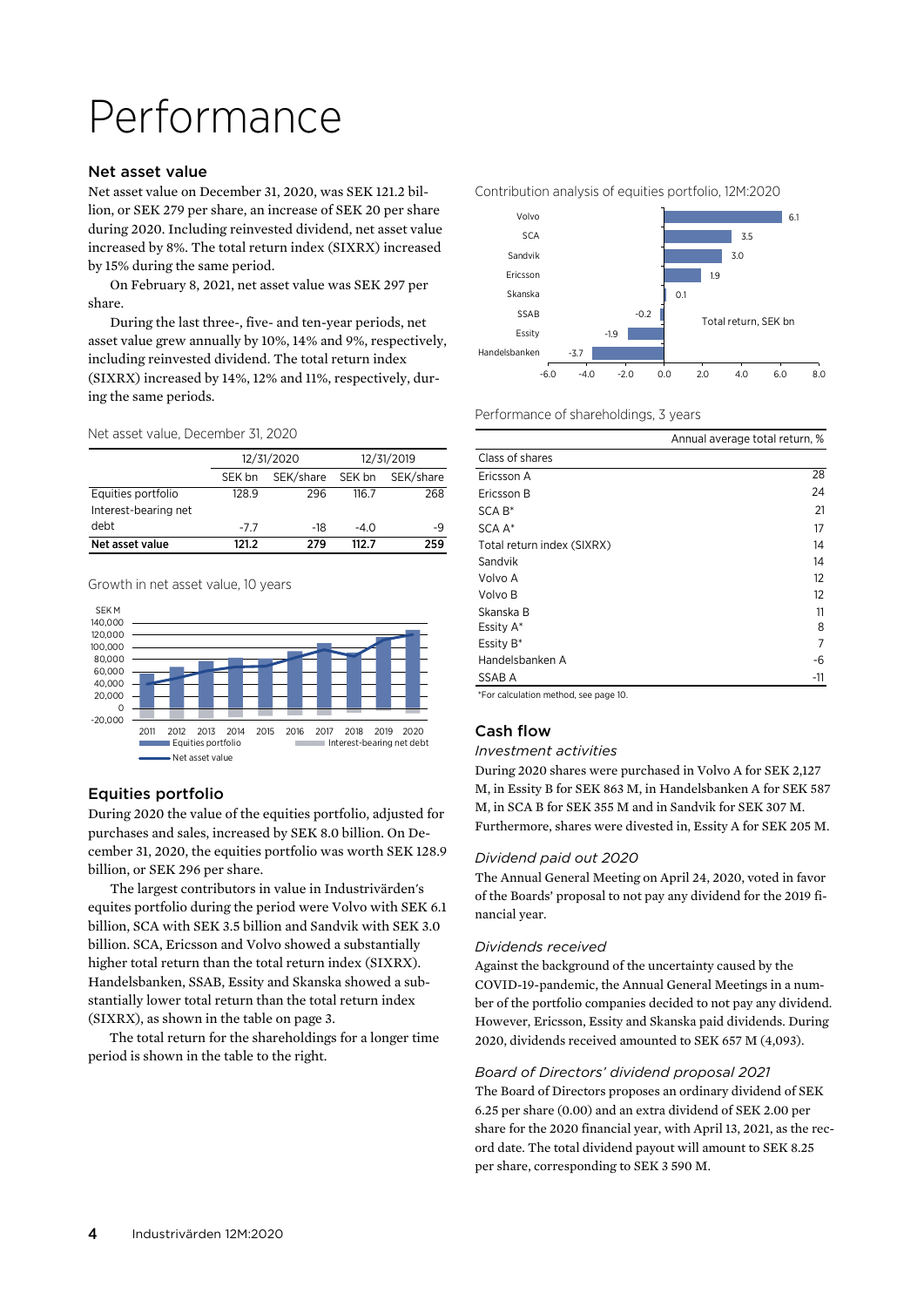#### *Management cost*

The management cost during 2020 was SEK 130 M (115), which on a yearly basis corresponds to 0.10% (0.10) of the equities portfolio's value on December 31, 2020.

#### Financing

#### *Interest-bearing net debt*

Interest-bearing net debt amounted to SEK 7.7 billion (4.0) on December 31, 2020. The debt-equities ratio was 6% (3), and the equity ratio was 94% (96). The debt-equities ratio is calculated as interest-bearing net debt in relation to the market value of the equities portfolio.

During the first quarter of 2020, two new bonds were issued for a total of SEK 2.0 billion within the framework of the existing MTN program. The bonds pertain mainly to refinancing and have three- and five-year maturities, respectively. During the second quarter, investment capacity was further strengthened through increases to existing bonds with remaining maturities of two and three years, respectively, by a total of SEK 1.5 billion. The terms of the loans are available on the Company's website.

No part of Industrivärden's borrowings is conditional upon any covenants.

#### Interest-bearing net debt, December 31, 2020

|                                           | 31/12/2020 | 31/12/2019 |
|-------------------------------------------|------------|------------|
| MTN program                               | 5,751      | 3,055      |
| Commercial paper                          | 1,800      | 900        |
| Provisions for pensions                   | 42         | 68         |
| Other interest-bearing liabilities        | 225        | 232        |
| <b>Total interest-bearing liabilities</b> | 7,818      | 4.255      |
| Less:                                     |            |            |
| Interest-bearing receivables              | $-164$     | $-167$     |
| Cash and cash equivalents                 | U          | -56        |
| Total                                     | 7.654      |            |

Development of interest-bearing net debt, 5 years



*Credit rating* 

S&P Global Ratings has assigned Industrivärden a credit rating of A+/Stable/A-1. The rating was confirmed on May 14, 2020.

#### Industrivärden share data

#### *Share performance*

The market prices for Industrivärden's Class A and C shares on December 31, 2020, were SEK 274.20 and SEK 265.50, respectively. The corresponding prices on December 31, 2019, were SEK 232.00 and SEK 225.90, respectively.

The total return during the year 2020 was 18% for the Class A and the Class C shares. The Stockholm Stock Exchange's total return index (SIXRX) was 15% during the same period. The total return for longer periods of time are shown in the table on page 1 and for specific years in the chart below.

Value performance for respective years



At the 2011 Annual General Meeting, a share conversion clause was added to the Articles of Association. Shareholders have the right at any time to request conversion of Class A shares to Class C shares. During 2020, 1,071,556 shares were converted.

#### Share structure, December 31, 2020

|                |               |              | Capital, | Votes, |
|----------------|---------------|--------------|----------|--------|
| Share class    | No. of shares | No. of votes | %        | ℅      |
| A (1 vote)     | 267.111.784   | 267.111.784  | 61.4     | 94.1   |
| $C(1/10$ vote) | 168.098.093   | 16.809.809   | 38.6     | 5.9    |
| Total          | 435,209,877   | 283,921,593  | 100.0    | 100.0  |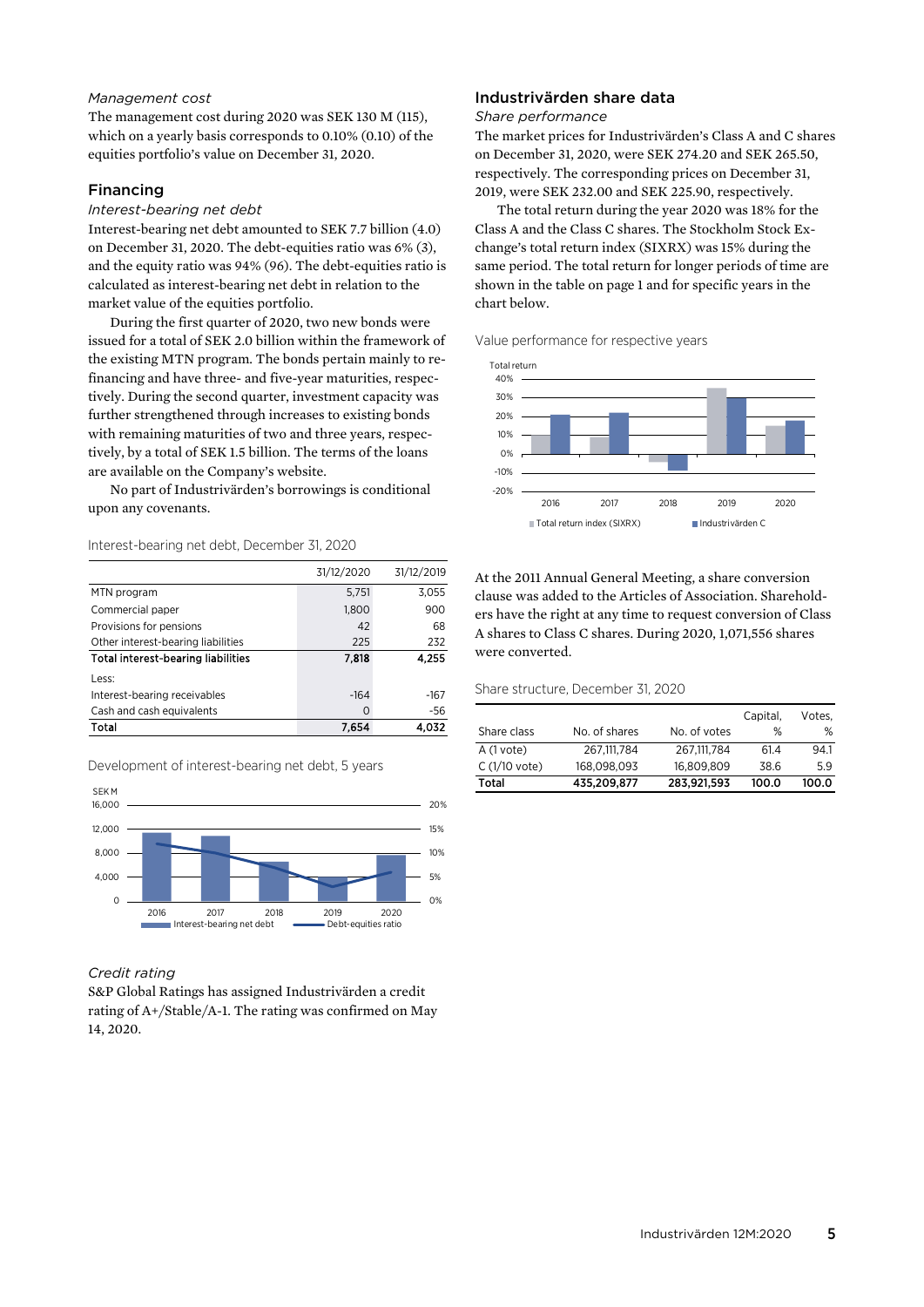#### Accounting policies

This interim report has been prepared in accordance with IAS 34 Interim Financial Reporting. Disclosures in accordance with IAS 34.16A appear not only in the financial statements and their accompanying notes but also in other parts of the interim report. The consolidated financial statements have been prepared in accordance with International Financial Reporting Standards (IFRS) as endorsed by the EU, and the Swedish Annual Accounts Act. The Parent Company's financial statements have been prepared in accordance with RFR 2 – Accounting for Legal Entities, and the Swedish Annual Accounts Act. New or amended IFRSs and IFRIC interpretations have not had any material effect on the Group's or Parent Company's earnings or financial position.

#### Risks and uncertainties

The dominant risk in Industrivärden's business is share price risk, i.e., the risk of a change in value caused by changes in share prices. A 1% change in the share price of the holdings in the equities portfolio as per December 31, 2020, would have affected its market value by approximately +/– SEK 1,300 M. Further information about risks and uncertainties is provided in the 2019 Annual Report.

#### Impact of COVID-19-pandemic

During the ongoing COVID-19-pandemic, Industrivärden's operations have been managed without major disruptions. The company has continued low debt level and a good financial position.

The portfolio companies' have been impacted in various ways and successively taken measures to deal with the situation. Against the background of the uncertainty in the business environment, the Annual General Meetings in a number of the portfolio companies decided to not pay any dividend. However, Ericsson, Essity and Skanska paid dividends.

#### Related party transactions

During 2020, dividend income was received from associated companies.

#### Events after the balance sheet date

No significant events have occurred after December 31, 2020.

#### Nominating committee's recommendation for Board of Directors

The Nominating Committee of AB Industrivärden proposes re-election of Board members Pär Boman, Christian Caspar, Marika Fredriksson, Bengt Kjell, Fredrik Lundberg, Annika Lundius, Lars Pettersson and Helena Stjernholm. In addition, Fredrik Lundberg is proposed for re-election as Chairman of the Board.

The Nominating Committee's other proposals will be made public in the notice of the Annual General Meeting of AB Industrivärden.

Stockholm, February 9, 2021

Helena Stjernholm Chief Executive Officer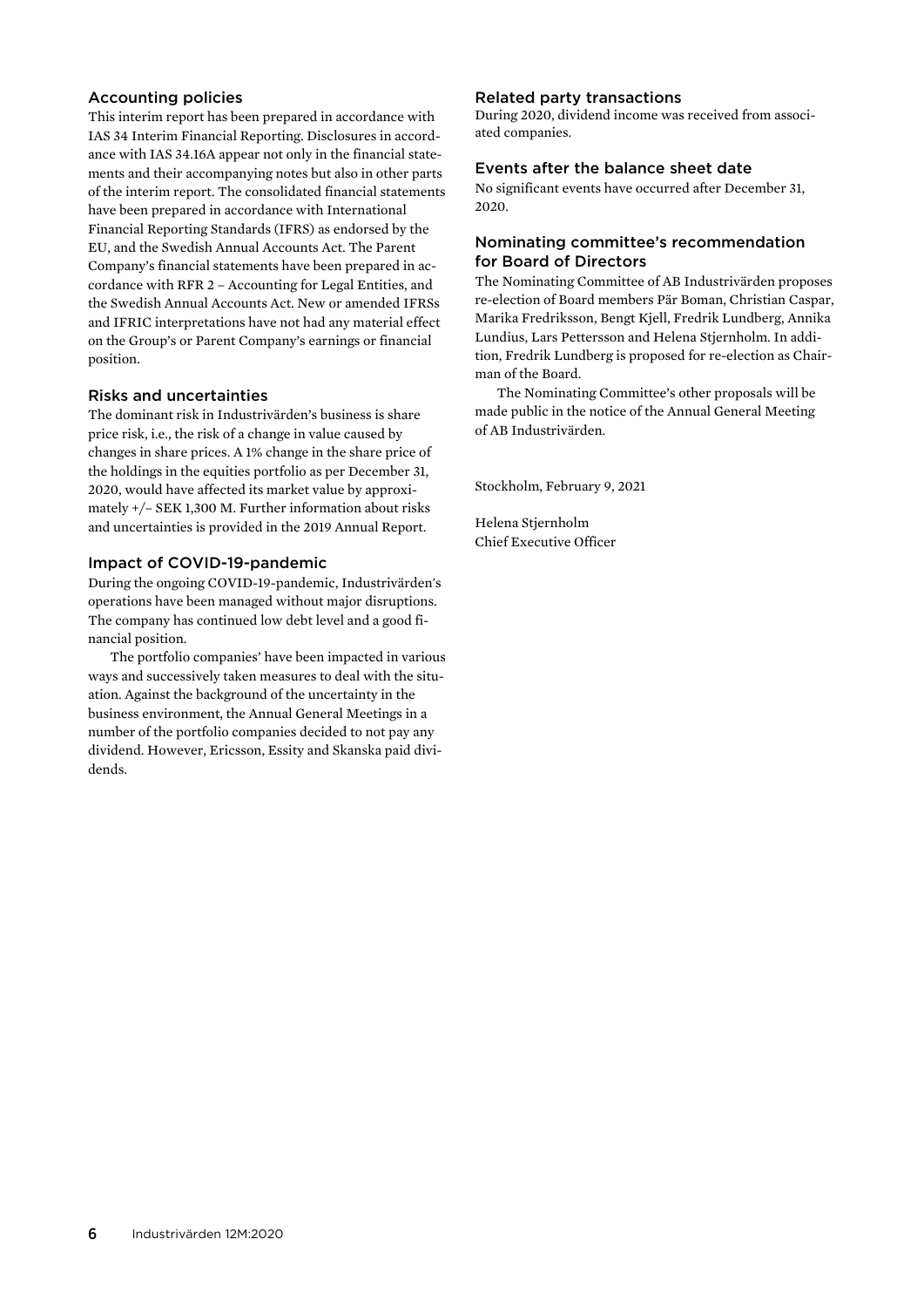# Auditor's review report

Following is the auditor's review report of interim financial information prepared in accordance with IAS 34 and Ch. 9 of the Swedish Annual Accounts Act.

#### *Introduction*

We have reviewed the interim report for AB Industrivärden (publ) for the period January 1 – December 31, 2020. The Board of Directors and the CEO are responsible for the preparation and presentation of the interim financial information in accordance with IAS 34 and the Swedish Annual Accounts Act. Our responsibility is to express a conclusion on this interim report based on our review.

#### *Scope of review*

We conducted our review in accordance with the International Standard on Review Engagements ISRE 2410, *Review of Interim Report Performed by the Independent Auditor of the Entity*. A review consists of making inquiries, primarily of persons responsible for financial and accounting matters, and applying analytical and other review procedures. A review is substantially less in scope than an audit conducted

in accordance with International Standards on Auditing, ISA, and other generally accepted auditing standards in Sweden. The procedures performed in a review do not enable us to obtain assurance that we would become aware of all significant matters that might be identified in an audit. Accordingly, we do not express an audit opinion.

#### *Conclusion*

Based on our review, nothing has come to our attention that causes us to believe that the interim report is not prepared, in all material respects, in accordance with IAS 34 and the Swedish Annual Accounts Act, regarding the Group, and with the Swedish Annual Accounts Act, regarding the Parent Company.

Stockholm, February 9, 2021 Deloitte AB

Hans Warén Authorized Public Accountant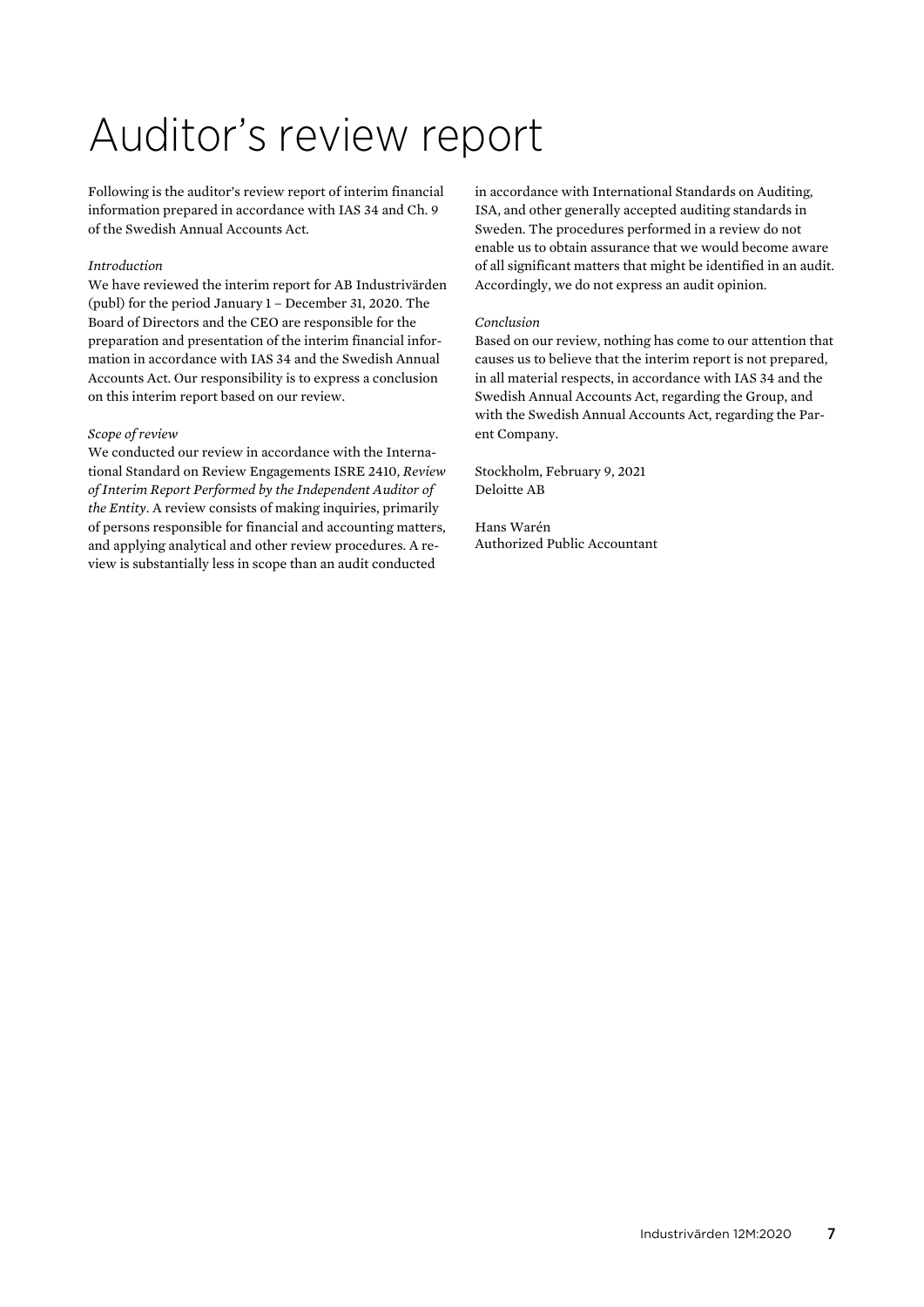# Financial statements

# Group, condensed

| Oct.-Dec.<br>Oct.-Dec.<br>Jan.-Dec.<br>Jan.-Dec.<br>SEK M<br><b>INCOME STATEMENT</b><br>Dividend income<br>592<br>0<br>657<br>4,093<br>11,968<br>25,983<br>Change in fair value of financial assets<br>8,355<br>8,008<br>$-33$<br>$-23$<br>$-130$<br>$-115$<br>Management cost<br>8,914<br>29,961<br><b>Operating income</b><br>11,945<br>8,535<br>Financial items<br>$-14$<br>-8<br>$-48$<br>-31<br>29,930<br>Income after financial items<br>8,900<br>11,937<br>8,487<br>$Tax*$<br>$-32$<br>-93<br>$-47$<br>-93<br>8,868<br>11,844<br>8,440<br>29,837<br>Net income for the period<br>68.56<br>Earnings per share (there is no dilution effect), SEK<br>20.38<br>27.21<br>19.39<br>STATEMENT OF COMPREHENSIVE INCOME<br>8,868<br>11,844<br>8,440<br>29,837<br>Net income for the period<br>Items that are not to be reversed in the inc. statement<br>$\mathsf{O}\xspace$<br>51<br>Actuarial gains and losses on pensions<br>0<br>51<br>8,868<br>11,895<br>8,440<br>29,888<br>Comprehensive income for the period<br>BALANCE SHEET as per end of period<br>128,893<br>116,750<br>Equities<br>21<br>Other non-current assets<br>14<br>116,764<br>128,914<br>Total non-current assets<br>$\mathbf 0$<br>56<br>Cash and cash equivalents<br>Other current assets<br>196<br>191<br>247<br>196<br>Total current assets<br><b>Total assets</b><br>129,110<br>117,011<br>120,976<br>112,528<br>Shareholders' equity<br>Non-current interest-bearing liabilities<br>4,549<br>2,323<br>Non-current non interest-bearing liabilities<br>213<br>137<br>4,762<br>2,460<br>Total non-current liabilities<br>Current interest-bearing liabilities<br>3,269<br>1,932<br><b>Other liabilities</b><br>103<br>91<br>2,023<br><b>Total current liabilities</b><br>3,372<br>Total shareholders' equity and liabilities<br>129,110<br>117,011<br><b>CASH FLOW</b><br>4,093<br>Dividend income<br>657<br>$-166$<br>Other<br>$-221$<br>Cash flow from operating activities<br>491<br>3,872<br>Purchases/sales of shares<br>$-4,106$<br>1,163<br>1,163<br>Cash flow from investing activities<br>$-4,106$<br>Change interest-bearing liabilities<br>3,559<br>$-3,271$<br>$-2,502$<br>Dividend paid<br>Other<br>8<br>$-5,765$<br>Cash flow from financing activities<br>3,559<br>Cash flow for the period<br>-56<br>-730<br>0<br>56<br>Cash and cash equivalents at end of period |  | 2020 | 2019 | 2020 | 2019 |
|------------------------------------------------------------------------------------------------------------------------------------------------------------------------------------------------------------------------------------------------------------------------------------------------------------------------------------------------------------------------------------------------------------------------------------------------------------------------------------------------------------------------------------------------------------------------------------------------------------------------------------------------------------------------------------------------------------------------------------------------------------------------------------------------------------------------------------------------------------------------------------------------------------------------------------------------------------------------------------------------------------------------------------------------------------------------------------------------------------------------------------------------------------------------------------------------------------------------------------------------------------------------------------------------------------------------------------------------------------------------------------------------------------------------------------------------------------------------------------------------------------------------------------------------------------------------------------------------------------------------------------------------------------------------------------------------------------------------------------------------------------------------------------------------------------------------------------------------------------------------------------------------------------------------------------------------------------------------------------------------------------------------------------------------------------------------------------------------------------------------------------------------------------------------------------------------------------------------------------------------------------------------------------------------------------------------------------------------------------|--|------|------|------|------|
|                                                                                                                                                                                                                                                                                                                                                                                                                                                                                                                                                                                                                                                                                                                                                                                                                                                                                                                                                                                                                                                                                                                                                                                                                                                                                                                                                                                                                                                                                                                                                                                                                                                                                                                                                                                                                                                                                                                                                                                                                                                                                                                                                                                                                                                                                                                                                            |  |      |      |      |      |
|                                                                                                                                                                                                                                                                                                                                                                                                                                                                                                                                                                                                                                                                                                                                                                                                                                                                                                                                                                                                                                                                                                                                                                                                                                                                                                                                                                                                                                                                                                                                                                                                                                                                                                                                                                                                                                                                                                                                                                                                                                                                                                                                                                                                                                                                                                                                                            |  |      |      |      |      |
|                                                                                                                                                                                                                                                                                                                                                                                                                                                                                                                                                                                                                                                                                                                                                                                                                                                                                                                                                                                                                                                                                                                                                                                                                                                                                                                                                                                                                                                                                                                                                                                                                                                                                                                                                                                                                                                                                                                                                                                                                                                                                                                                                                                                                                                                                                                                                            |  |      |      |      |      |
|                                                                                                                                                                                                                                                                                                                                                                                                                                                                                                                                                                                                                                                                                                                                                                                                                                                                                                                                                                                                                                                                                                                                                                                                                                                                                                                                                                                                                                                                                                                                                                                                                                                                                                                                                                                                                                                                                                                                                                                                                                                                                                                                                                                                                                                                                                                                                            |  |      |      |      |      |
|                                                                                                                                                                                                                                                                                                                                                                                                                                                                                                                                                                                                                                                                                                                                                                                                                                                                                                                                                                                                                                                                                                                                                                                                                                                                                                                                                                                                                                                                                                                                                                                                                                                                                                                                                                                                                                                                                                                                                                                                                                                                                                                                                                                                                                                                                                                                                            |  |      |      |      |      |
|                                                                                                                                                                                                                                                                                                                                                                                                                                                                                                                                                                                                                                                                                                                                                                                                                                                                                                                                                                                                                                                                                                                                                                                                                                                                                                                                                                                                                                                                                                                                                                                                                                                                                                                                                                                                                                                                                                                                                                                                                                                                                                                                                                                                                                                                                                                                                            |  |      |      |      |      |
|                                                                                                                                                                                                                                                                                                                                                                                                                                                                                                                                                                                                                                                                                                                                                                                                                                                                                                                                                                                                                                                                                                                                                                                                                                                                                                                                                                                                                                                                                                                                                                                                                                                                                                                                                                                                                                                                                                                                                                                                                                                                                                                                                                                                                                                                                                                                                            |  |      |      |      |      |
|                                                                                                                                                                                                                                                                                                                                                                                                                                                                                                                                                                                                                                                                                                                                                                                                                                                                                                                                                                                                                                                                                                                                                                                                                                                                                                                                                                                                                                                                                                                                                                                                                                                                                                                                                                                                                                                                                                                                                                                                                                                                                                                                                                                                                                                                                                                                                            |  |      |      |      |      |
|                                                                                                                                                                                                                                                                                                                                                                                                                                                                                                                                                                                                                                                                                                                                                                                                                                                                                                                                                                                                                                                                                                                                                                                                                                                                                                                                                                                                                                                                                                                                                                                                                                                                                                                                                                                                                                                                                                                                                                                                                                                                                                                                                                                                                                                                                                                                                            |  |      |      |      |      |
|                                                                                                                                                                                                                                                                                                                                                                                                                                                                                                                                                                                                                                                                                                                                                                                                                                                                                                                                                                                                                                                                                                                                                                                                                                                                                                                                                                                                                                                                                                                                                                                                                                                                                                                                                                                                                                                                                                                                                                                                                                                                                                                                                                                                                                                                                                                                                            |  |      |      |      |      |
|                                                                                                                                                                                                                                                                                                                                                                                                                                                                                                                                                                                                                                                                                                                                                                                                                                                                                                                                                                                                                                                                                                                                                                                                                                                                                                                                                                                                                                                                                                                                                                                                                                                                                                                                                                                                                                                                                                                                                                                                                                                                                                                                                                                                                                                                                                                                                            |  |      |      |      |      |
|                                                                                                                                                                                                                                                                                                                                                                                                                                                                                                                                                                                                                                                                                                                                                                                                                                                                                                                                                                                                                                                                                                                                                                                                                                                                                                                                                                                                                                                                                                                                                                                                                                                                                                                                                                                                                                                                                                                                                                                                                                                                                                                                                                                                                                                                                                                                                            |  |      |      |      |      |
|                                                                                                                                                                                                                                                                                                                                                                                                                                                                                                                                                                                                                                                                                                                                                                                                                                                                                                                                                                                                                                                                                                                                                                                                                                                                                                                                                                                                                                                                                                                                                                                                                                                                                                                                                                                                                                                                                                                                                                                                                                                                                                                                                                                                                                                                                                                                                            |  |      |      |      |      |
|                                                                                                                                                                                                                                                                                                                                                                                                                                                                                                                                                                                                                                                                                                                                                                                                                                                                                                                                                                                                                                                                                                                                                                                                                                                                                                                                                                                                                                                                                                                                                                                                                                                                                                                                                                                                                                                                                                                                                                                                                                                                                                                                                                                                                                                                                                                                                            |  |      |      |      |      |
|                                                                                                                                                                                                                                                                                                                                                                                                                                                                                                                                                                                                                                                                                                                                                                                                                                                                                                                                                                                                                                                                                                                                                                                                                                                                                                                                                                                                                                                                                                                                                                                                                                                                                                                                                                                                                                                                                                                                                                                                                                                                                                                                                                                                                                                                                                                                                            |  |      |      |      |      |
|                                                                                                                                                                                                                                                                                                                                                                                                                                                                                                                                                                                                                                                                                                                                                                                                                                                                                                                                                                                                                                                                                                                                                                                                                                                                                                                                                                                                                                                                                                                                                                                                                                                                                                                                                                                                                                                                                                                                                                                                                                                                                                                                                                                                                                                                                                                                                            |  |      |      |      |      |
|                                                                                                                                                                                                                                                                                                                                                                                                                                                                                                                                                                                                                                                                                                                                                                                                                                                                                                                                                                                                                                                                                                                                                                                                                                                                                                                                                                                                                                                                                                                                                                                                                                                                                                                                                                                                                                                                                                                                                                                                                                                                                                                                                                                                                                                                                                                                                            |  |      |      |      |      |
|                                                                                                                                                                                                                                                                                                                                                                                                                                                                                                                                                                                                                                                                                                                                                                                                                                                                                                                                                                                                                                                                                                                                                                                                                                                                                                                                                                                                                                                                                                                                                                                                                                                                                                                                                                                                                                                                                                                                                                                                                                                                                                                                                                                                                                                                                                                                                            |  |      |      |      |      |
|                                                                                                                                                                                                                                                                                                                                                                                                                                                                                                                                                                                                                                                                                                                                                                                                                                                                                                                                                                                                                                                                                                                                                                                                                                                                                                                                                                                                                                                                                                                                                                                                                                                                                                                                                                                                                                                                                                                                                                                                                                                                                                                                                                                                                                                                                                                                                            |  |      |      |      |      |
|                                                                                                                                                                                                                                                                                                                                                                                                                                                                                                                                                                                                                                                                                                                                                                                                                                                                                                                                                                                                                                                                                                                                                                                                                                                                                                                                                                                                                                                                                                                                                                                                                                                                                                                                                                                                                                                                                                                                                                                                                                                                                                                                                                                                                                                                                                                                                            |  |      |      |      |      |
|                                                                                                                                                                                                                                                                                                                                                                                                                                                                                                                                                                                                                                                                                                                                                                                                                                                                                                                                                                                                                                                                                                                                                                                                                                                                                                                                                                                                                                                                                                                                                                                                                                                                                                                                                                                                                                                                                                                                                                                                                                                                                                                                                                                                                                                                                                                                                            |  |      |      |      |      |
|                                                                                                                                                                                                                                                                                                                                                                                                                                                                                                                                                                                                                                                                                                                                                                                                                                                                                                                                                                                                                                                                                                                                                                                                                                                                                                                                                                                                                                                                                                                                                                                                                                                                                                                                                                                                                                                                                                                                                                                                                                                                                                                                                                                                                                                                                                                                                            |  |      |      |      |      |
|                                                                                                                                                                                                                                                                                                                                                                                                                                                                                                                                                                                                                                                                                                                                                                                                                                                                                                                                                                                                                                                                                                                                                                                                                                                                                                                                                                                                                                                                                                                                                                                                                                                                                                                                                                                                                                                                                                                                                                                                                                                                                                                                                                                                                                                                                                                                                            |  |      |      |      |      |
|                                                                                                                                                                                                                                                                                                                                                                                                                                                                                                                                                                                                                                                                                                                                                                                                                                                                                                                                                                                                                                                                                                                                                                                                                                                                                                                                                                                                                                                                                                                                                                                                                                                                                                                                                                                                                                                                                                                                                                                                                                                                                                                                                                                                                                                                                                                                                            |  |      |      |      |      |
|                                                                                                                                                                                                                                                                                                                                                                                                                                                                                                                                                                                                                                                                                                                                                                                                                                                                                                                                                                                                                                                                                                                                                                                                                                                                                                                                                                                                                                                                                                                                                                                                                                                                                                                                                                                                                                                                                                                                                                                                                                                                                                                                                                                                                                                                                                                                                            |  |      |      |      |      |
|                                                                                                                                                                                                                                                                                                                                                                                                                                                                                                                                                                                                                                                                                                                                                                                                                                                                                                                                                                                                                                                                                                                                                                                                                                                                                                                                                                                                                                                                                                                                                                                                                                                                                                                                                                                                                                                                                                                                                                                                                                                                                                                                                                                                                                                                                                                                                            |  |      |      |      |      |
|                                                                                                                                                                                                                                                                                                                                                                                                                                                                                                                                                                                                                                                                                                                                                                                                                                                                                                                                                                                                                                                                                                                                                                                                                                                                                                                                                                                                                                                                                                                                                                                                                                                                                                                                                                                                                                                                                                                                                                                                                                                                                                                                                                                                                                                                                                                                                            |  |      |      |      |      |
|                                                                                                                                                                                                                                                                                                                                                                                                                                                                                                                                                                                                                                                                                                                                                                                                                                                                                                                                                                                                                                                                                                                                                                                                                                                                                                                                                                                                                                                                                                                                                                                                                                                                                                                                                                                                                                                                                                                                                                                                                                                                                                                                                                                                                                                                                                                                                            |  |      |      |      |      |
|                                                                                                                                                                                                                                                                                                                                                                                                                                                                                                                                                                                                                                                                                                                                                                                                                                                                                                                                                                                                                                                                                                                                                                                                                                                                                                                                                                                                                                                                                                                                                                                                                                                                                                                                                                                                                                                                                                                                                                                                                                                                                                                                                                                                                                                                                                                                                            |  |      |      |      |      |
|                                                                                                                                                                                                                                                                                                                                                                                                                                                                                                                                                                                                                                                                                                                                                                                                                                                                                                                                                                                                                                                                                                                                                                                                                                                                                                                                                                                                                                                                                                                                                                                                                                                                                                                                                                                                                                                                                                                                                                                                                                                                                                                                                                                                                                                                                                                                                            |  |      |      |      |      |
|                                                                                                                                                                                                                                                                                                                                                                                                                                                                                                                                                                                                                                                                                                                                                                                                                                                                                                                                                                                                                                                                                                                                                                                                                                                                                                                                                                                                                                                                                                                                                                                                                                                                                                                                                                                                                                                                                                                                                                                                                                                                                                                                                                                                                                                                                                                                                            |  |      |      |      |      |
|                                                                                                                                                                                                                                                                                                                                                                                                                                                                                                                                                                                                                                                                                                                                                                                                                                                                                                                                                                                                                                                                                                                                                                                                                                                                                                                                                                                                                                                                                                                                                                                                                                                                                                                                                                                                                                                                                                                                                                                                                                                                                                                                                                                                                                                                                                                                                            |  |      |      |      |      |
|                                                                                                                                                                                                                                                                                                                                                                                                                                                                                                                                                                                                                                                                                                                                                                                                                                                                                                                                                                                                                                                                                                                                                                                                                                                                                                                                                                                                                                                                                                                                                                                                                                                                                                                                                                                                                                                                                                                                                                                                                                                                                                                                                                                                                                                                                                                                                            |  |      |      |      |      |
|                                                                                                                                                                                                                                                                                                                                                                                                                                                                                                                                                                                                                                                                                                                                                                                                                                                                                                                                                                                                                                                                                                                                                                                                                                                                                                                                                                                                                                                                                                                                                                                                                                                                                                                                                                                                                                                                                                                                                                                                                                                                                                                                                                                                                                                                                                                                                            |  |      |      |      |      |
|                                                                                                                                                                                                                                                                                                                                                                                                                                                                                                                                                                                                                                                                                                                                                                                                                                                                                                                                                                                                                                                                                                                                                                                                                                                                                                                                                                                                                                                                                                                                                                                                                                                                                                                                                                                                                                                                                                                                                                                                                                                                                                                                                                                                                                                                                                                                                            |  |      |      |      |      |
|                                                                                                                                                                                                                                                                                                                                                                                                                                                                                                                                                                                                                                                                                                                                                                                                                                                                                                                                                                                                                                                                                                                                                                                                                                                                                                                                                                                                                                                                                                                                                                                                                                                                                                                                                                                                                                                                                                                                                                                                                                                                                                                                                                                                                                                                                                                                                            |  |      |      |      |      |
|                                                                                                                                                                                                                                                                                                                                                                                                                                                                                                                                                                                                                                                                                                                                                                                                                                                                                                                                                                                                                                                                                                                                                                                                                                                                                                                                                                                                                                                                                                                                                                                                                                                                                                                                                                                                                                                                                                                                                                                                                                                                                                                                                                                                                                                                                                                                                            |  |      |      |      |      |
|                                                                                                                                                                                                                                                                                                                                                                                                                                                                                                                                                                                                                                                                                                                                                                                                                                                                                                                                                                                                                                                                                                                                                                                                                                                                                                                                                                                                                                                                                                                                                                                                                                                                                                                                                                                                                                                                                                                                                                                                                                                                                                                                                                                                                                                                                                                                                            |  |      |      |      |      |
|                                                                                                                                                                                                                                                                                                                                                                                                                                                                                                                                                                                                                                                                                                                                                                                                                                                                                                                                                                                                                                                                                                                                                                                                                                                                                                                                                                                                                                                                                                                                                                                                                                                                                                                                                                                                                                                                                                                                                                                                                                                                                                                                                                                                                                                                                                                                                            |  |      |      |      |      |
|                                                                                                                                                                                                                                                                                                                                                                                                                                                                                                                                                                                                                                                                                                                                                                                                                                                                                                                                                                                                                                                                                                                                                                                                                                                                                                                                                                                                                                                                                                                                                                                                                                                                                                                                                                                                                                                                                                                                                                                                                                                                                                                                                                                                                                                                                                                                                            |  |      |      |      |      |
|                                                                                                                                                                                                                                                                                                                                                                                                                                                                                                                                                                                                                                                                                                                                                                                                                                                                                                                                                                                                                                                                                                                                                                                                                                                                                                                                                                                                                                                                                                                                                                                                                                                                                                                                                                                                                                                                                                                                                                                                                                                                                                                                                                                                                                                                                                                                                            |  |      |      |      |      |
|                                                                                                                                                                                                                                                                                                                                                                                                                                                                                                                                                                                                                                                                                                                                                                                                                                                                                                                                                                                                                                                                                                                                                                                                                                                                                                                                                                                                                                                                                                                                                                                                                                                                                                                                                                                                                                                                                                                                                                                                                                                                                                                                                                                                                                                                                                                                                            |  |      |      |      |      |
|                                                                                                                                                                                                                                                                                                                                                                                                                                                                                                                                                                                                                                                                                                                                                                                                                                                                                                                                                                                                                                                                                                                                                                                                                                                                                                                                                                                                                                                                                                                                                                                                                                                                                                                                                                                                                                                                                                                                                                                                                                                                                                                                                                                                                                                                                                                                                            |  |      |      |      |      |
|                                                                                                                                                                                                                                                                                                                                                                                                                                                                                                                                                                                                                                                                                                                                                                                                                                                                                                                                                                                                                                                                                                                                                                                                                                                                                                                                                                                                                                                                                                                                                                                                                                                                                                                                                                                                                                                                                                                                                                                                                                                                                                                                                                                                                                                                                                                                                            |  |      |      |      |      |
|                                                                                                                                                                                                                                                                                                                                                                                                                                                                                                                                                                                                                                                                                                                                                                                                                                                                                                                                                                                                                                                                                                                                                                                                                                                                                                                                                                                                                                                                                                                                                                                                                                                                                                                                                                                                                                                                                                                                                                                                                                                                                                                                                                                                                                                                                                                                                            |  |      |      |      |      |
|                                                                                                                                                                                                                                                                                                                                                                                                                                                                                                                                                                                                                                                                                                                                                                                                                                                                                                                                                                                                                                                                                                                                                                                                                                                                                                                                                                                                                                                                                                                                                                                                                                                                                                                                                                                                                                                                                                                                                                                                                                                                                                                                                                                                                                                                                                                                                            |  |      |      |      |      |
|                                                                                                                                                                                                                                                                                                                                                                                                                                                                                                                                                                                                                                                                                                                                                                                                                                                                                                                                                                                                                                                                                                                                                                                                                                                                                                                                                                                                                                                                                                                                                                                                                                                                                                                                                                                                                                                                                                                                                                                                                                                                                                                                                                                                                                                                                                                                                            |  |      |      |      |      |

\* Pertains to deferred tax on temporary differences accounted for in subsidiaries that have no cash flow effect.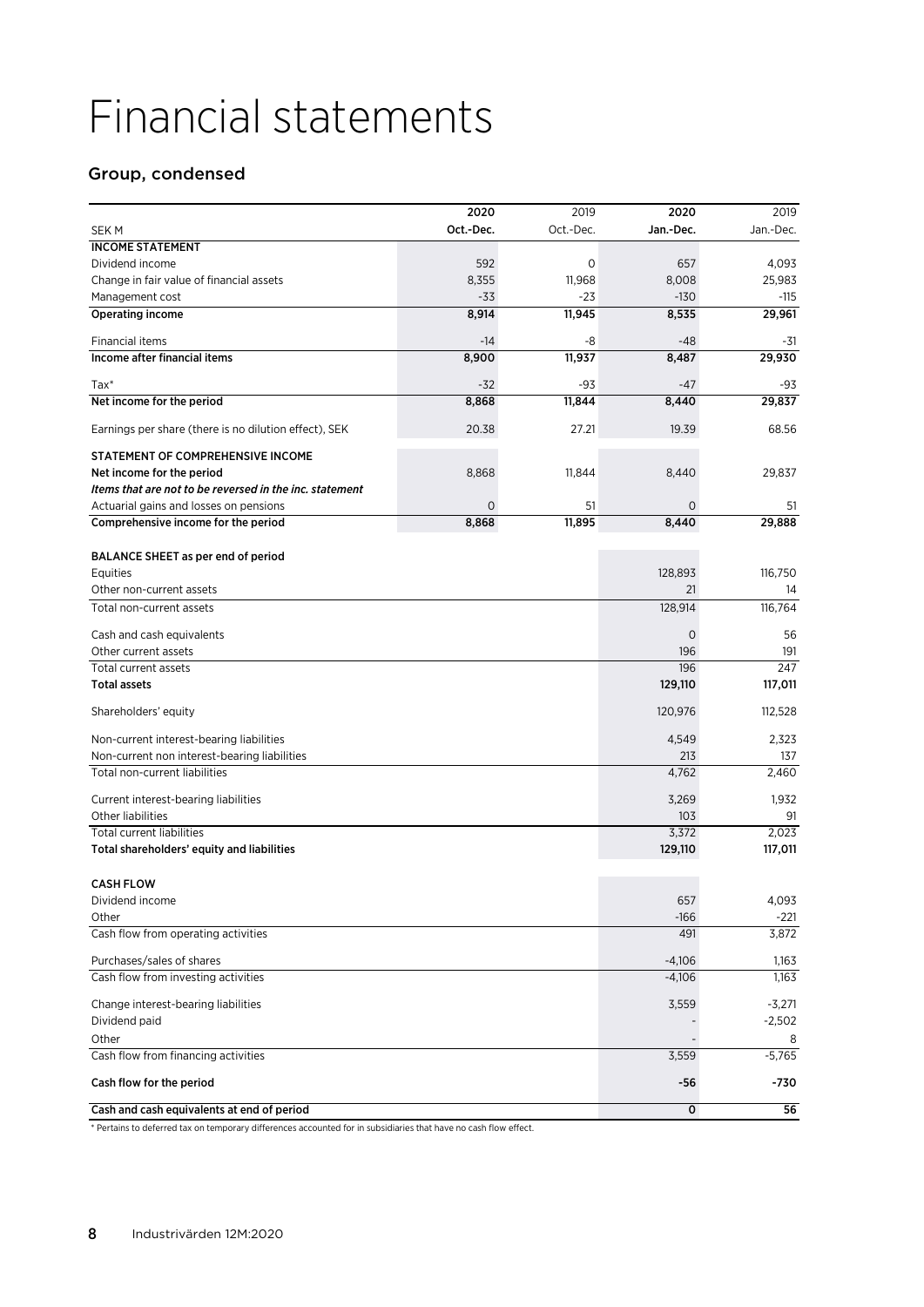# Group, condensed (cont.)

|                                                   | 2020      | 2019      |
|---------------------------------------------------|-----------|-----------|
| <b>SEKM</b>                                       | Jan.-Dec. | Jan.-Dec. |
| <b>CHANGES IN SHAREHOLDERS' EQUITY</b>            |           |           |
| Opening shareholders' equity as per balance sheet | 112,528   | 85,142    |
| Net income for the period                         | 8,440     | 29,837    |
| Other comprehensive income                        | $\Omega$  | 51        |
| Dividend                                          |           | $-2,502$  |
| Share-savings programme                           | 8         |           |
| Closing shareholders' equity as per balance sheet | 120,976   | 112,528   |
|                                                   |           |           |
| INTEREST-BEARING NET DEBT at end of period        |           |           |
| Cash and cash equivalents                         |           | 56        |
| Interest-bearing assets                           | 164       | 167       |
| Non-current interest-bearing liabilities          | 4,549     | 2,323     |
| Current interest-bearing liabilities              | 3,269     | 1,932     |
| Interest-bearing net debt                         | 7,654     | 4,032     |

# Fair value measurement of financial instruments

In accordance with IFRS 13, financial instruments are measured at fair value according to a three level hierarchy. Classification is based on input data that is used in measuring the instruments. Instruments in Level 1 are valued according to quoted prices for identical instruments in an active market. Instruments in Level 2 are measured in a valuation model which uses input data that are directly or indirectly observable in the market. Instruments in Level 3 are measured using a valuation technique based on input data that are not observable in a market. No changes have been made between levels compared with the preceding year.

| 12/31/2020               | Level 1 | Level 2 | Level 3 | Total   |
|--------------------------|---------|---------|---------|---------|
| Assets                   |         |         |         |         |
| Equities                 | 128,440 |         | 453     | 128,893 |
| Derivatives, etc.        |         |         |         |         |
| <b>Total assets</b>      | 128,440 |         | 453     | 128,894 |
|                          |         |         |         |         |
|                          | Level 1 | Level 2 | Level 3 | Total   |
| <b>Liabilities</b>       |         |         |         |         |
| Derivatives, etc.        |         | 73      | ۰       | 73      |
| <b>Total liabilities</b> |         | 73      |         | 73      |

# Parent Company, condensed

|                                            | 2020      | 2019      |
|--------------------------------------------|-----------|-----------|
| <b>SEKM</b>                                | Jan.-Dec. | Jan.-Dec. |
| <b>INCOME STATEMENT</b>                    |           |           |
| Operating income                           | 10,457    | 19,876    |
| Income after financial items               | 10,409    | 19,846    |
| Income for the period                      | 10,409    | 19,846    |
| Comprehensive income for the period        | 10,409    | 19,897    |
| BALANCE SHEET as per end of period         |           |           |
| Non-current assets                         | 82,138    | 69,314    |
| Current assets                             | 156       | 149       |
| <b>Total assets</b>                        | 82,294    | 69,463    |
| Shareholders' equity                       | 74,044    | 63,627    |
| Non-current liabilities                    | 4,622     | 2,367     |
| <b>Current liabilities</b>                 | 3,628     | 3,469     |
| Total shareholders' equity and liabilities | 82,294    | 69,463    |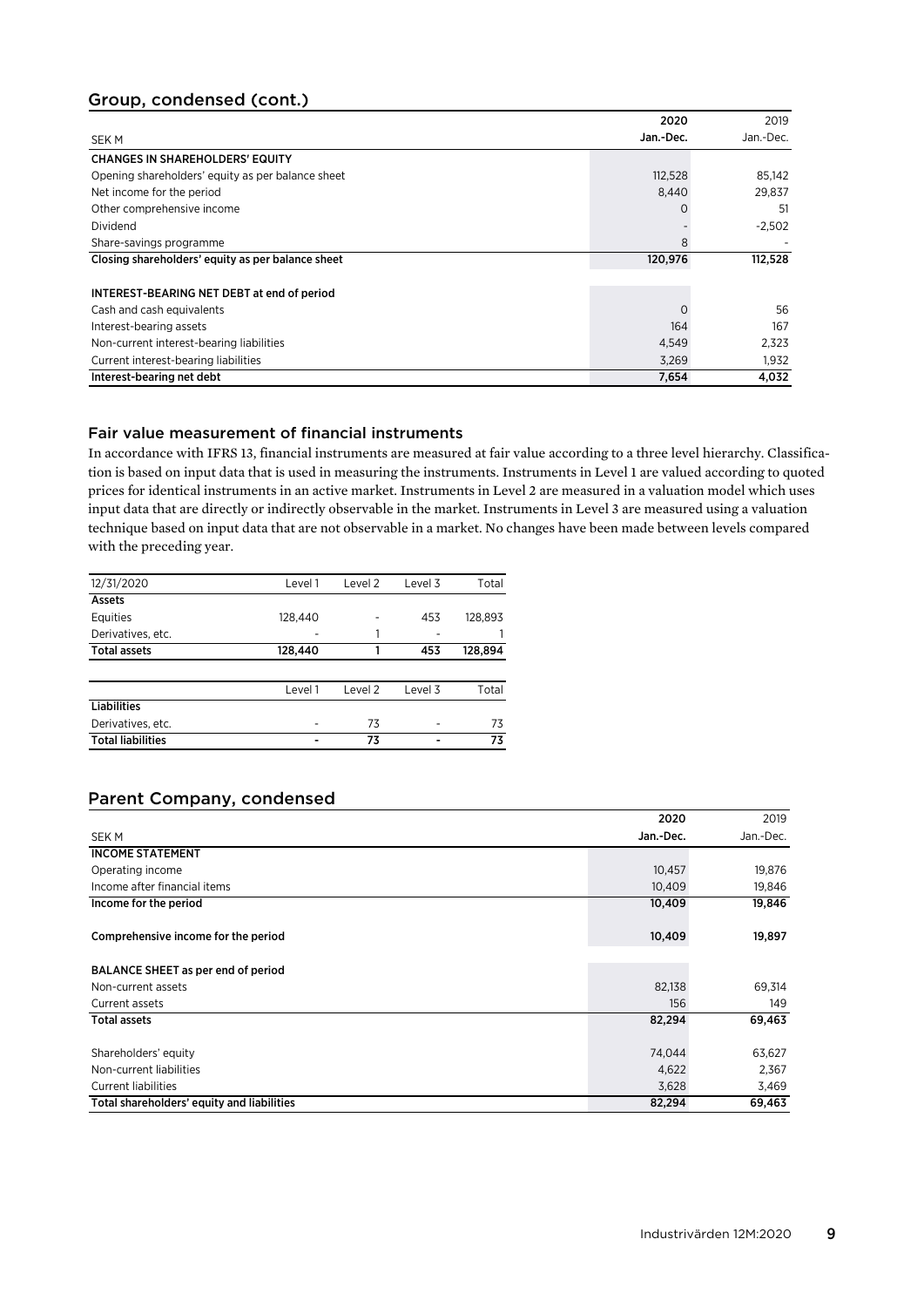# Definitions

This report includes financial key ratios that are based on IFRS. In addition, other key ratios (Alternative Performance Measures – APMs) are used by the Company and other interests to describe the Group's operations and which cannot be discerned or derived from the financial statements. These APMs are to be regarded as a complement to the financial reporting presented in accordance with IFRS. It should be noted that the APMs defined below may differ somewhat from other companies' definitions of the same terms.

### Change in value of shares

For shares held at both the start and end of the year, the change in market value consists of the difference in value between these two points in time. For shares sold during the year, the change in market value consists of the difference between the sales price of the shares and their value at the start of the year. For shares acquired during the year, the change in market value consists of the difference between the cost of the shares and their value at the end of the year.

### Debt-equities ratio

Interest-bearing net debt in relation to the market value of the equities portfolio.

#### Earnings per share

Net income for the year divided by the total number of shares outstanding.

### Equity ratio

Shareholders' equity as a share of total assets.

#### Interest-bearing net debt

Interest-bearing liabilities including pension liabilities less cash and cash equivalents and interest-bearing receivables.

#### Market value of equities portfolio

The value of the equities portfolio based on market prices on the balance sheet date.

#### Net asset value

The market value of the equities portfolio less interestbearing net debt.

### Net asset value including reinvested dividend

To calculate the development of net asset value before dividends paid out, the dividends paid out by the Company are recalculated to take into account the performance of the listed portfolio. This gives a measure of how net asset value would have developed if Industrivärden had not paid any dividend.

### Total return, Essity and SCA

The total returns for Essity and SCA have been calculated as the respective companies' share of the original company SCA's total return before the split (based on the share of value prior to the split), and thereafter based on the value performance of the respective companies. The split was carried out on June 9, 2017, and the first day of trading in Essity's stock was June 15, 2017.

#### Total return, shares

Change in the share price taking into account reinvested dividends. The total return is compared against the total return index (SIXRX), which indicates the price development including reinvested dividends for stocks listed on the Stockholm Stock Exchange.

#### Total return, shareholding

Change in value of a shareholding included reinvested dividend. Reported only for the current reporting period.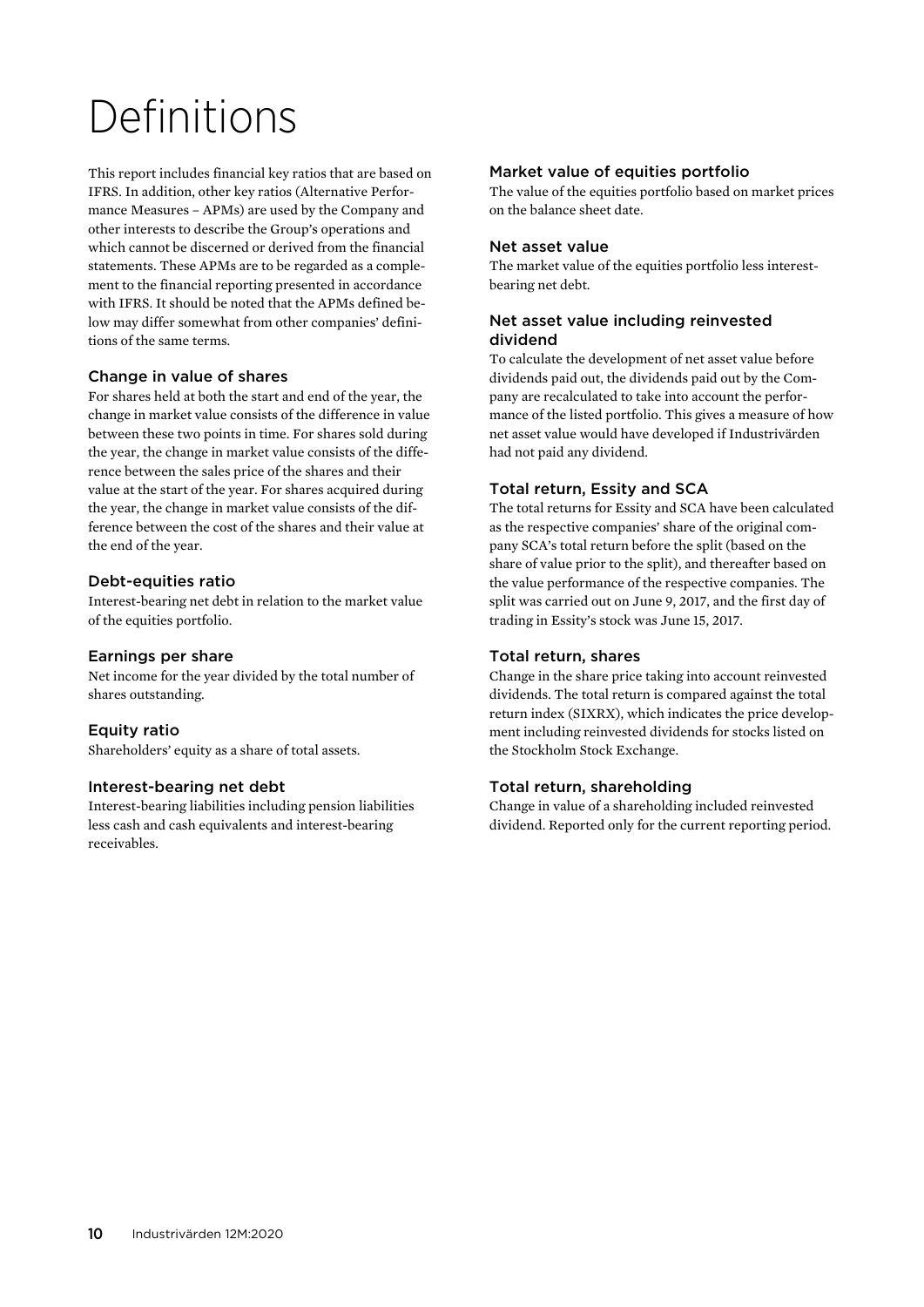# Information

### Financial calendar

Annual report 2020: February 25, 2021 Interim report January-March: April 9, 2021 Annual General Meeting: April 21, 2021 Interim report January-June: July 6, 2021 Interim report January-September: October 11, 2021

# Contact persons

Sverker Sivall, Head of Corporate Communications and Sustainability Phone: +46-8-666 64 19 Email: ssl@industrivarden.se Jan Öhman, CFO Phone: +46-8-666 64 45 Email: jon@industrivarden.se

## Contact information

AB Industrivärden (publ) Box 5403, SE-114 84 Stockholm, Sweden Registered office: Stockholm Reg. no.: 556043-4200 Switchboard: +46-8-666 64 00 info@industrivarden.se www.industrivarden.net

## Ticker codes, Class C shares

INDUC:SS i Bloomberg INDUc.ST i Reuters INDU C i NASDAQ OMX

## Publication

This information is such that AB Industrivärden is required to make public pursuant to the EU Market Abuse Regulation and the Securities Markets Act. The information was submitted for publication, through the agency of the Head of Corporate Communication and Sustainability stated above, at 1:20 p.m. CET on February 9, 2021.